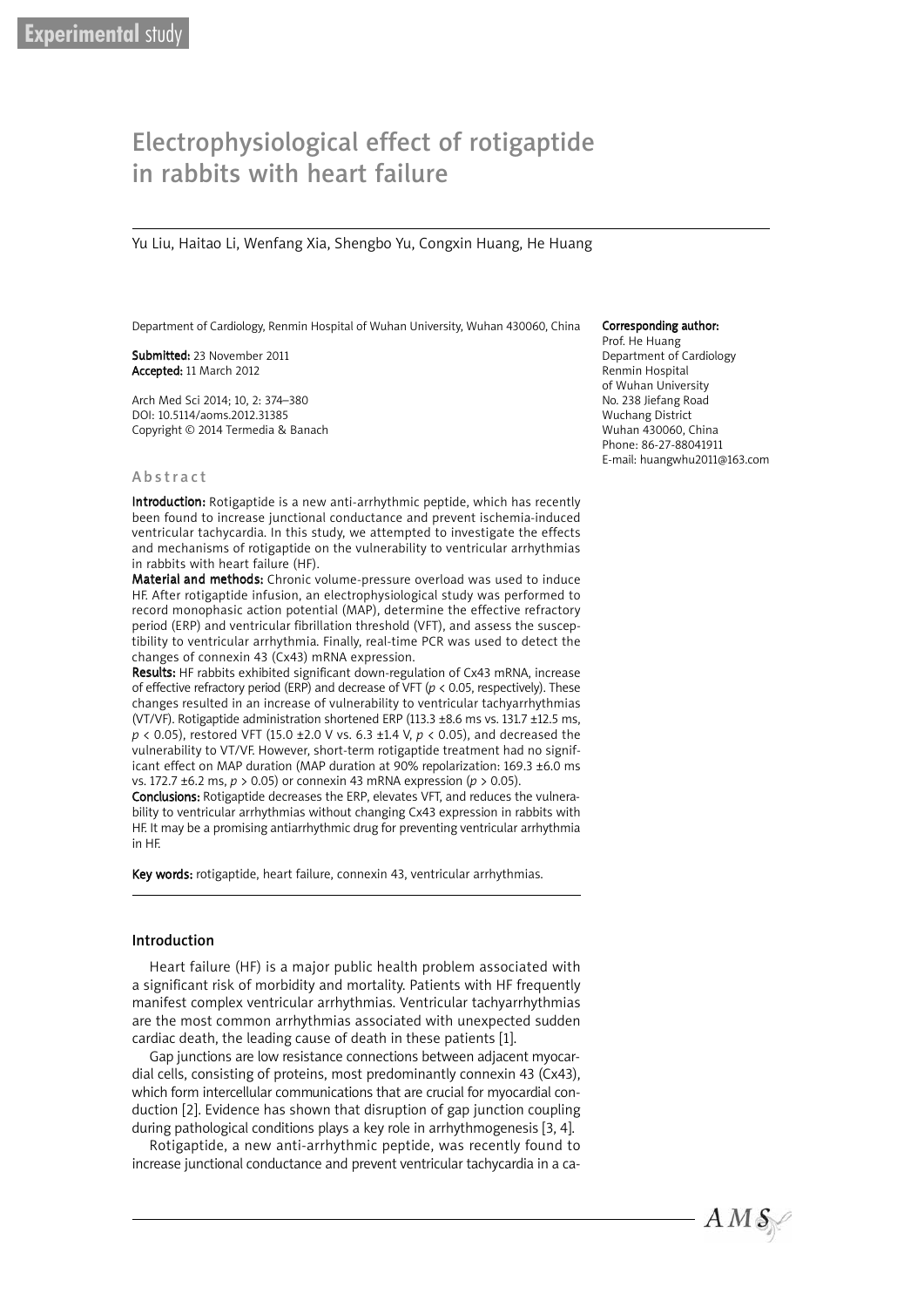nine ventricular ischemia model [5]. Rotigaptide has also been reported to reduce gap junction closing during acidosis [6], and to prevent intercellular uncoupling, which causes conduction velocity slowing during metabolic stress [7]. Abnormalities in connexin expression and function have also been reported in HF, which may create serious arrhythmogenic substrate [8–10]. Given the critical role of connexin abnormalities in arrhythmogenesis, we hypothesized that gap junction coupling promoters such as rotigaptide may reduce ventricular arrhythmias in HF.

# Material and methods

# Animal preparation

Studies were performed on healthy adult New Zealand White rabbits of either sex with an initial body weight of 2.0–3.0 kg. HF was produced by combined aortic insufficiency and aortic constriction in 2 sequential surgical procedures as described previously [11]. In brief, the animals were anesthetized with 3% pentobarbital sodium (30 mg/kg). Induction of aortic insufficiency was performed by inserting a catheter via the left carotid artery and repeatedly pushing it through the aortic valve to increase pulse pressure by at least 50%. The severity of aortic insufficiency was assessed by 2D echocardiography with color flow mapping. Two weeks after aortic insufficiency, under general anesthesia with 3% pentobarbital sodium (30 mg/kg), the abdomen was opened, and the abdominal aorta was surgically dissected at a site slightly above the renal arteries. A catheter was then placed along the side of the isolated aorta segment. Thereafter, a suture was tightly tied around the aorta and the overlying catheter. The catheter was then pulled out, thus producing an approximately 50% aortic constriction above the renal arteries. Sham-operated animals underwent the same surgical procedure without aortic insufficiency and aortic constriction.

All experimental procedures were performed in accordance with the Guide for the Care and Use of Laboratory Animals published by the US National Institutes of Health (NIH Publication no. 85-23, revised 1996), and the protocol was approved by the Institutional Animal Care Committee from Wuhan University, People's Republic of China.

# Echocardiography measurements

Left ventricular (LV) function was assessed by echocardiography (8 MHz probe, GE, VIVID7, USA). The anterior chest area was shaved, and two-dimensional images and M-mode tracings were recorded. The LV end-diastolic dimension (LVEDD) and endsystolic dimension (LVESD) were measured. LV enddiastolic volume (LVEDV) and end-systolic volume (LVESV) were calculated using the simplified Simp-

son's rule. LV ejection fraction (LVEF) and fractional shortening (LVFS) were then calculated using the following formulae: LVEF =  $[(LVEDD<sup>3</sup> - LVESD<sup>3</sup>)/$  $LVEDD<sup>3</sup>] \times 100\%$ ,  $LVFS = [(LVEDD - LVESD)/LVEDD]$ × 100%.

## Drug administration

The rabbits with HF were randomly assigned to receive either rotigaptide or saline, while the shamoperated rabbits were administered saline. Rotigaptide  $(Ac-d-Tyr-d-Pro-d-Hyp-Gly-d-Ala-Gly-NH<sub>2</sub>)$ was synthesized by Chinese Peptide Co., Hangzhou, Zhejiang, China. In the present study, rotigaptide was administered as an intravenous bolus loading dose (1.5 µg/kg) followed by a maintenance intravenous infusion (94 ng/kg/min) by a pump. The protocol of saline administration was similar to rotigaptide administration. All measurements were performed 20 min after the start of the infusion.

## Electrophysiological study *in vivo*

On the day of the study, the animals were anesthetized with 3% pentobarbital sodium (30 mg/kg), and ventilated with  $O<sub>2</sub>$  100%. A median thoracotomy was performed, and the heart was exposed in a pericardial cradle. In order to electrically stimulate the heart, a slower intrinsic heart rate was needed. Thus the sinoatrial node was destroyed by injection of 0.1–0.3 ml of 100 ml/l formaldehyde into the region between the right atrial appendage and superior vena cava. Continual epicardium bipolar pacing was delivered from the high right atrium at a cycle length of 300 ms.

The technique of recording monophasic action potential (MAP) has been described in our previous study [12]. In brief, a custom-made MAP electrode was used. The MAP electrode penetrated into the epicardium of the left ventricular free wall in each group and the reference electrode was placed on the thorax. All signals were recorded with a polygraph (LEAD2000B, Jinjiang Ltd) and were filtered to record frequencies between 0.05 Hz and 30 Hz for the MAP.

Programmed electrical stimulation protocols were used to assess the susceptibility to ventricular arrhythmia. The stimulation protocol is characterized by two following stimuli (S1–S2) of variable basal cycle lengths and coupling intervals. The end point of testing was the induction of at least six consecutive non-driven ventricular responses after the extrastimuli application or completion of the stimulation protocol. A preparation was considered noninducible when programmed electrical stimulation produced either no ventricular premature beats or only self-terminating salvos of  $\lt 6$  beats. Stimuli were delivered using a pair of bipolar electrodes placed at the center of the anterior LV free wall.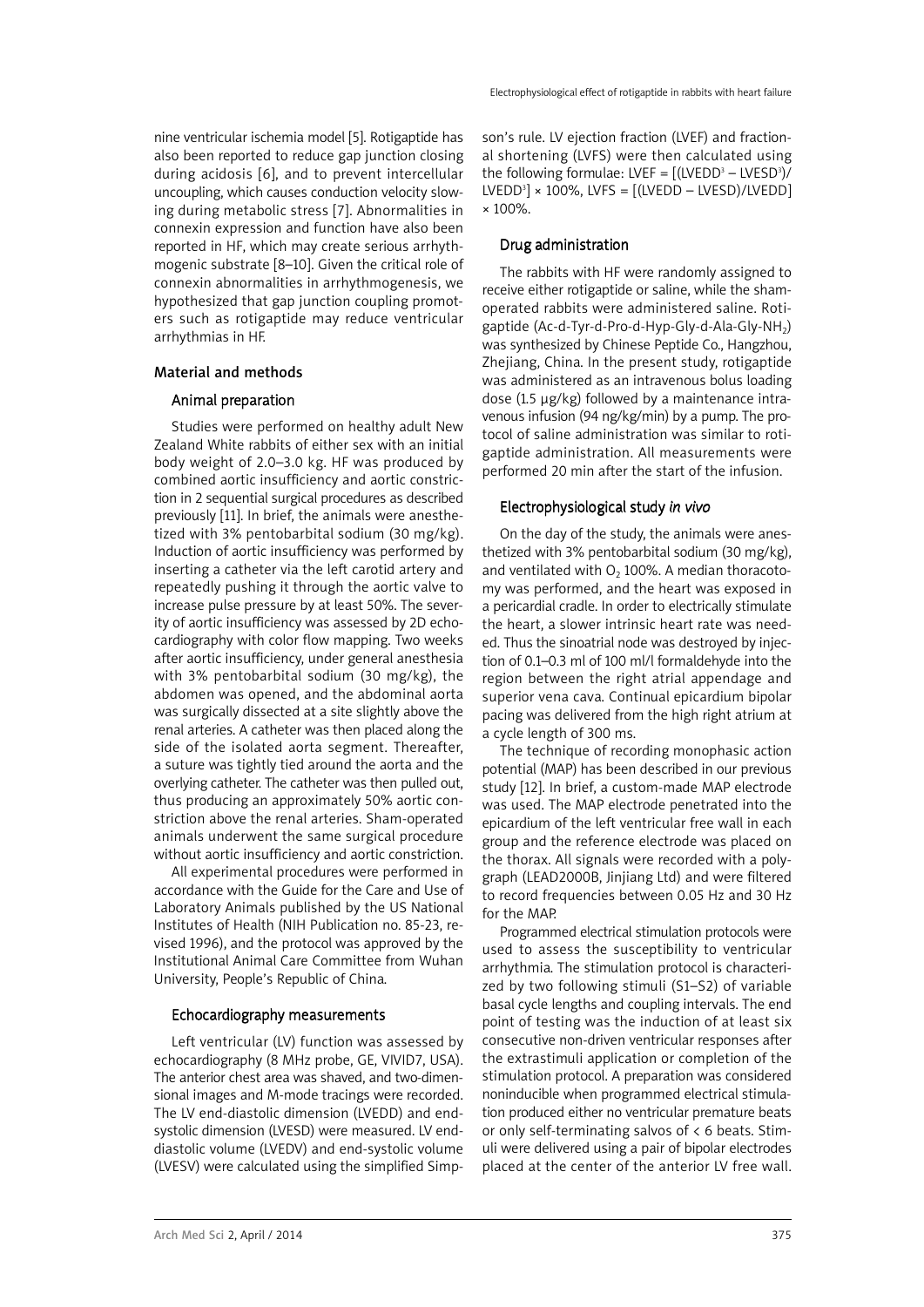Extrastimuli of twice the diastolic threshold intensity and 2 ms in duration were delivered after 20 beats of ventricular drive with a coupling interval decreasing in steps of 5 ms until the ventricular effective refractory period (ERP) was reached. The ERP was defined as the longest S1S2 interval at which S2 failed to produce a propagated ventricular response. The interval between two drives was 1 min. The stimulation procedures were repeated at four different basal cycle lengths (300 ms, 250 ms, 200 ms, 180 ms). Occurrence of inducible arrhythmias was documented.

Finally, the ventricular fibrillation threshold (VFT) was determined. Bipolar electrodes were penetrated into the left ventricular apex. Electric stimulation was supplied at a stable paced cycle length of 100 ms. The interval between each episode of stimulation was 1 min. The initial pacing voltage was 2 V, and progressively increased by a step of 1V. The VFT was defined as the smallest amount of voltage required to elicit ventricular fibrillation.

#### Real-time polymerase chain reaction

Total RNA was extracted from the LV free wall using Trizol reagent (Invitrogen, USA) according to the manufacturer's protocol. The expression levels of candidate genes were measured by real-time quantitative RT-PCR using a SYBR Green PCR Master mix (Biosystems). cDNA was amplified under the following conditions: 95°C for 2 min and then ran for 40 cycles at 95°C for 15 s, 59°C for 15 s and 72°C for 45 s. The amplifications were carried out using the following primers: Cx43 forward primer 5'-AAGAGA-CCCCTGCCCACAT-3', reverse primer 5'-AGAGACAC-CAACGACACCACC-3'; β-actin forward primer 5'-CGAGA- TCGTGCGGGACAT-3', reverse primer 5'- CAGGAA- GGAGGGCTGGAAC-3'. Amplification products of Cx43 and β-actin were predicted to be 99 bp and 184 bp, respectively. The mRNA levels of each gene were calculated using the 2-∆∆CT method [13].

# Statistical analysis

All values are expressed as mean ± standard deviation. T-test was used for between-group comparisons. One way ANOVA was used to compare more than two groups. Fisher's exact probability test was used to assess the inducibility of ventricular arrhythmia. A value of *p* < 0.05 was considered statistically significant.

#### Results

#### Heart failure parameters

Table I shows characteristics of control rabbits and rabbits with HF. The increase in relative heart weight, LVEDD, LVESD, LVEDV and LVESV and the decrease of LVEF and LVFS indicates the presence of HF in comparison with control animals. Two rabbits in the HF group died during the electrophysiological experiment. Therefore, we collected and analyzed the following experimental data from 6 animals in each group.

## Electrophysiological variables

Representative MAP records in a control, a HF and a HF + rotigaptide rabbit are shown in Figure 1 A. Figure 1 B shows the MAP duration at 90% repolarization (MAPD<sub>90</sub>) (CL = 300 ms) in all 3 groups. HF resulted in significant MAPD $_{90}$  prolongation, *p* < 0.05. Rotigaptide had no significant effect on MAPD<sub>90</sub> in rabbits with HF,  $p > 0.05$ .

Figure 2 shows the effect of rotigaptide on ERP in all 3 groups. The ERP was significantly longer in the HF group compared with the control group. Rotigaptide administration significantly shortened ERP in rabbits with HF.

Figure 3 shows the VFT in all 3 groups. Compared with the sham group, the HF rabbits exhibited a marked decrease of VFT, *p* < 0.05. Rotigaptide induced a significant increase of VFT in rabbits with HF, *p* < 0.05.

| Index          | Control group $(n = 6)$ | HF group $(n = 8)$ | HF + rotigaptide group $(n = 6)$ |
|----------------|-------------------------|--------------------|----------------------------------|
| BW [kg]        | $3.5 \pm 0.1$           | $2.6 \pm 0.2^*$    | $2.8 \pm 0.2^*$                  |
| LVW[g]         | $3.6 \pm 0.1$           | $6.2 \pm 0.3^*$    | $6.2 \pm 0.5^*$                  |
| LVW/BW [g/kg]  | $1.0 \pm 0.1$           | $2.4 \pm 0.2^*$    | $2.3 \pm 0.2^*$                  |
| $LVEDD$ $[cm]$ | $1.5 \pm 0.2$           | $2.3 + 0.2^*$      | $2.4 + 0.5*$                     |
| $LVESD$ $[cm]$ | $0.9 + 0.1$             | $1.9 + 0.2^*$      | $1.9 + 0.4*$                     |
| LVEDV [ml]     | $6.0 \pm 1.7$           | $18.3 \pm 3.8^*$   | $22.0 \pm 9.9^*$                 |
| LVESV [ml]     | $1.4 \pm 0.5$           | $10.8 \pm 2.3^*$   | $12.7 \pm 6.5^*$                 |
| LVEF[%]        | $75.3 \pm 4.1$          | $38.9 + 3.3*$      | $38.4 \pm 6.9*$                  |
| LV FS $[%]$    | $40.9 \pm 3.6$          | $17.4 + 2.5*$      | $17.3 \pm 3.2^*$                 |

#### Table I. Heart failure parameters

Values are mean ± SD. HF - heart failure, BW - body weight, LVW - left ventricle weight, LVEDD - left ventricular end-diastolic dimension, LVESD - left ventricular end-systolic dimension, LVEDV - left ventricular end-diastolic volume, LVESV - left ventricular end-systolic volume, LVEF - left ventricular ejection fraction, LVFS – left ventricular fractional shortenina. Compared with control aroup, \*p < 0.05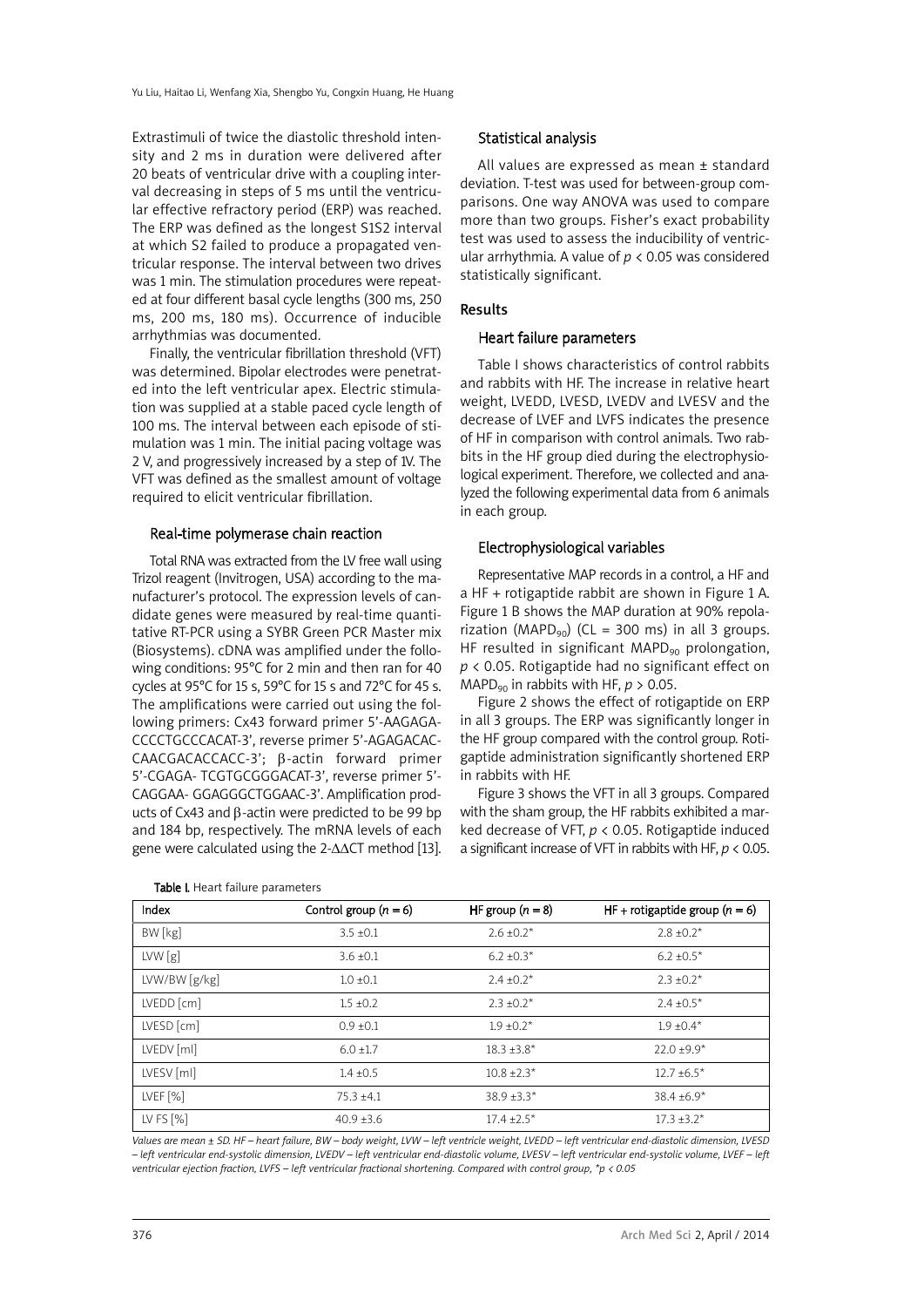

Figure 1. Effect of rotigaptide on MAPD in HF rabbits. A – Representative MAP records in a control, a HF and a HF + rotigaptide rabbit, respectively.  $B \text{MAPD}_{90}$  in all 3 groups. MAPD<sub>90</sub> was determined at a basic (S1–S1) cycle length of 300 ms *Data are expressed as mean ± SD, n = 6 in each group. \*p < 0.05 vs. control group*



Figure 3. Effect of rotigaptide on VFT. Data are expressed as mean  $\pm$  SD,  $n = 6$  in each group. HF resulted in a decrease of VFT, which was restored by rotigaptide administration

*\*p < 0.05 vs. control group. #p < 0.05 vs. HF group*

VT/VF induction was attempted by programmed stimulation in each of 6 rabbits from the 3 animal groups. In the control group, no VT/VF was induced. In the HF group, 3 VF and 2 VT (sustained  $>$  30 s) were induced (compared with control group, *p* < 0.05). In the HF + rotigaptide group, only one sustained VT was induced (compared with control group,  $p > 0.05$ ).

# Cx43 expression

Figure 4 shows the Cx43 mRNA expression in all 3 groups. Cx43 mRNA expression in HF rabbits, compared with the control group, was significantly reduced by 60%,  $p < 0.05$ . Rotigaptide had no significant effect on Cx43 mRNA expression in rabbits with HF, *p* > 0.05.

## Discussion

The main findings of the present study are that HF resulted in down-regulation of Cx43 expression, increase of ERP, decrease of VFT and increase of



Figure 2. Effect of rotigaptide on ERP. ERP was determined at a basic (S1–S1) cycle length of 300 ms. Data are expressed as mean  $\pm$  SD,  $n = 6$  in each group. HF resulted in the prolongation of ERP, which was restored by rotigaptide administration *\*p < 0.05 vs. control group. #p < 0.05 vs. HF group*



Figure 4. Real-time PCR analysis of Cx43 in all 3 groups. Data are expressed as mean  $\pm$  SD,  $n = 6$  in each group. HF resulted in a decrease of Cx43 mRNA expression. Rotigaptide had no significant effect on Cx43 mRNA expression in HF rabbits *\*p < 0.05 vs. control group*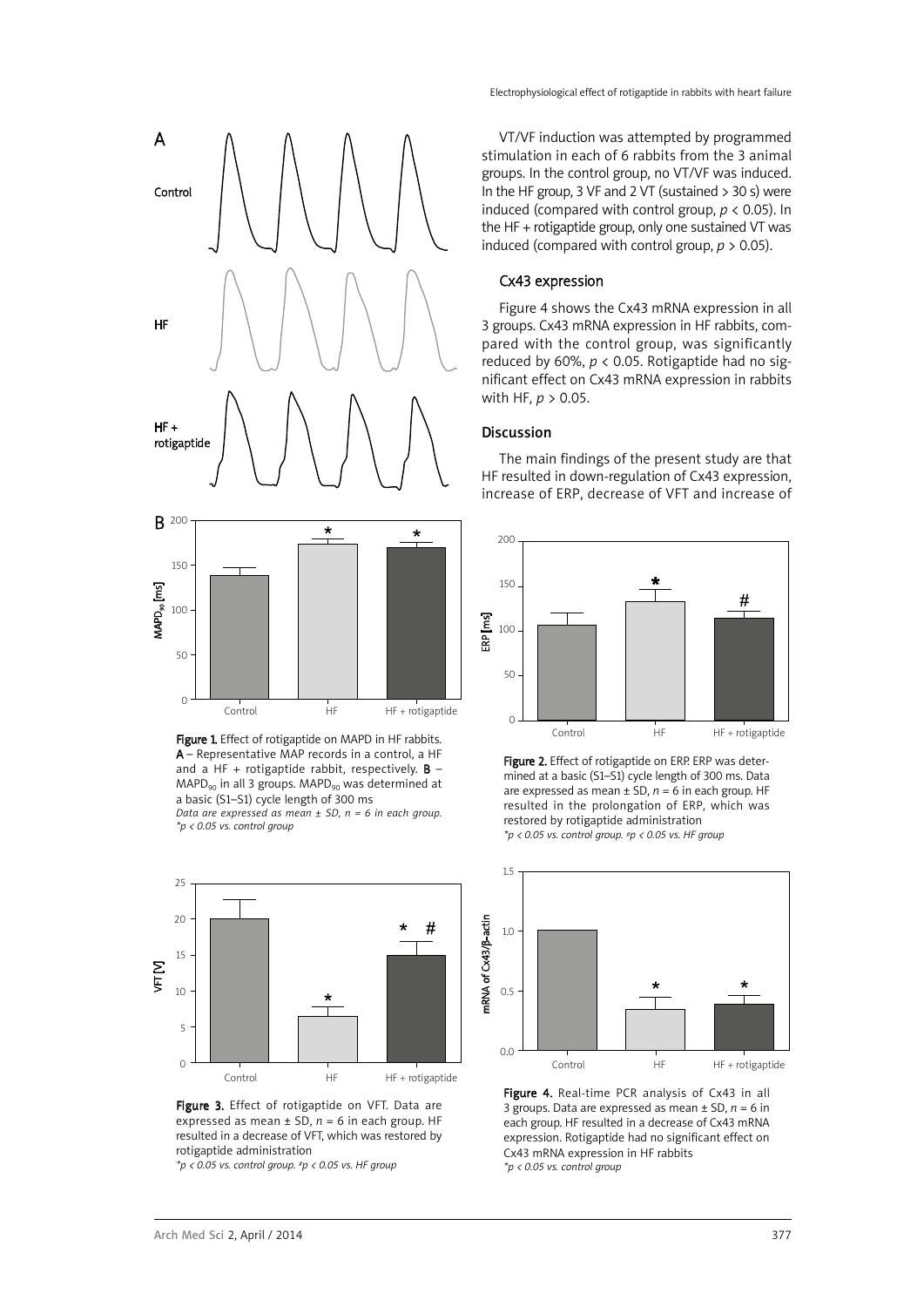ventricular tachyarrhythmias. Rotigaptide administration sharply shortened ERP, increased VFT and reduced induction of ventricular tachyarrhythmias without changing Cx43 expression. Our findings underscore that rotigaptide is of use to reduce the vulnerability of rabbit hearts to ventricular arrhythmias after HF.

In the present study, we used pressure-volume overload to induce the HF model, which has been proved to be pro-arrhythmic [14]. The animals in the HF group showed an increase in LVEDD, LVESD, LVEDV and LVESV, and a decrease of LVEF and LVFS. Furthermore, body weight and the ratio of left ventricle weight to body weight were also increased. A possible reason for the significant difference of body weight between control and HF groups was malnutrition because food intake significantly decreased in the HF group in the later period of the HF model.

Gap junctions, assembled from connexins, form intercellular communications for the orderly spread of current flow required for the regular rhythm of the healthy heart. It is now well recognized that alterations in gap junctions and connexins have emerged as important factors to be considered in understanding the pro-arrhythmic substrate [15]. The most consistently observed alteration in ventricular Cx expression involves downregulation of Cx43 in a variety of models of HF. Disorganization of gap junction distribution and down-regulation of Cx43 has been shown in patients with dilated, ischemic, and inflammatory cardiomyopathies [16]. Downregulation of Cx43 was also demonstrated in several animal models. In a canine model of pacinginduced HF, Poelzing *et al*. [8] reported that reduced Cx43 expression in HF was accompanied by significant reductions in intercellular coupling between transmural muscle layers in association with marked dispersion of repolarization. In a rabbit model of HF induced by pressure-volume overload, Wiegerinck *et al*. [17] showed that heterogeneously reduced connexin 43 in the midmyocardium is associated with increased transmural dispersion in refractoriness and conduction, and with increased arrhythmia inducibility. Sato *et al*. [10] showed that alterations of Cx43 expression and phosphorylation in concert with interstitial fibrosis may create serious arrhythmogenic substrate through inhibition of cellto-cell coupling during the development of HF in the cardiomyopathic hamster. The present study using HF rabbits is in line with these studies in terms of Cx43 downregulation during the development of HF.

Rotigaptide is a novel and highly stable analogue of the naturally occurring antiarrhythmic peptide first described in 1980 [18]. Rotigaptide increases gap junction intercellular communication in ventricular cardiomyocytes without any effect on membrane currents [6], prevents acidosis-induced ventricular conduction slowing [5], and prevents and reverts atrial conduction slowing [7, 19]. In addition, rotiga-

ptide treatment prevents spontaneous ventricular arrhythmias during myocardial ischemia/reperfusion injury [5], prevents reentrant ventricular tachycardia during myocardial ischemia [20], and delays the onset of ouabain-induced conduction block [21]. A previous study demonstrated that reentry is the underlying electrophysiological mechanism of ventricular tachyarrhythmias [22]. Gap junctional uncoupling causes conduction slowing and therefore provides circumstances leading to reentry, which may form an arrhythmogenic mechanism for ventricular tachyarrhythmias [4]. The study by Zhou *et al*. [23] showed that VFT was lower in HF dogs than control animals. In the present study, rotigaptide significantly decreased the vulnerability of rabbit hearts to ventricular arrhythmias after HF. Our present study also found that HF resulted in a decrease of VFT, and this decrease was ameliorated by rotigaptide treatment. In a recent report by Li *et al*. [24], rotigaptide treatment decreased the defibrillation threshold and improved the rate of successful defibrillation in a swine model. This finding may provide a mechanistic explanation for the antiarrhythmic effect of rotigaptide in HF.

A study showed that 1-5 h rotigaptide treatment had no effect on Cx43 expression in neonatal cardiomyocytes or HeLa cells [25]. In another study, rotigaptide increased connexin 43 expression after 24 h in cultured rat neonatal cardiomyocytes, but such an effect was unlikely to explain changes after short-term intravenous administration [26]. In our present study, we also found that rotigaptide did not affect Cx43 mRNA expression after short-term administration (within 2 h). These studies suggested that rotigaptide may increase intercellular coupling without affecting gap junction expression after shortterm administration, even in the presence of significant gap junction down-regulation. This may be the main mechanism for reducing the vulnerability of rabbit hearts to ventricular arrhythmias after HF.

In a rabbit model of cardiac arrest, Zhong *et al*. found that rotigaptide significantly decreased defibrillation voltage requirements but had no effect on heart rate, QRS duration, QT interval, ventricular ERP, MAP duration (MAPD) or on Cx43 density [27]. However, other studies showed that rotigaptide treatment shortened ERP in animal models of infarction and HF, respectively [28, 29]. In our present study, we also found that rotigaptide treatment significantly shortened ventricular ERP. We think the discrepancy among these studies may result from different experimental models. Rotigaptide may shorten ERP in animals with prolonged ERP through enhancing intercellular electrical coupling. Action potential duration was determined by ionic currents. A previous study proved that rotigaptide had no significant effect on membrane currents and no effect on cellular repolarization [21]. This may explain why rotigaptide had no significant effect on MAPD in heart failure rabbits in our study.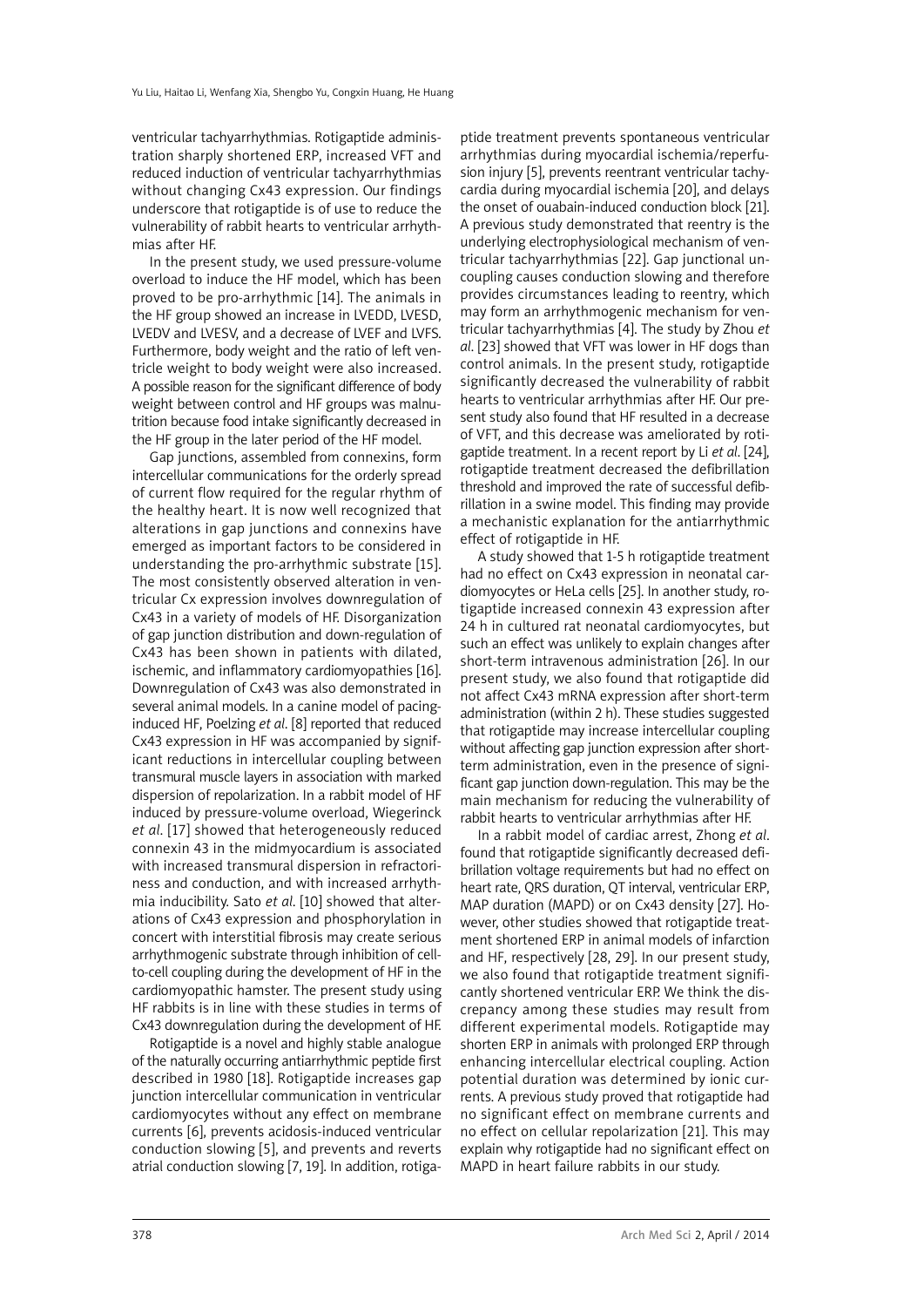Rotigaptide increases gap junction intercellular communication in ventricular cardiomyocytes. However, the mechanisms by which rotigaptide alters connexin function remain unclear. Theoretically, rotigaptide could increase gap junction intercellular communication by affecting connexin expression, connexin gating, and connexin distribution. It has been reported that rotigaptide increases the activity of protein kinase C and increases the phosphorylation of Cx43 [30]. Phosphorylation of the C terminal tail of Cx43 is an important regulator of connexin gating [31]. Axelsen *et al.* [32] reported that rotigaptide site-specifically suppresses dephosphorylation of serine residues in the C-terminal tail of Cx43 in rat hearts subjected to ischemia. However, another study failed to observe changes in the phosphorylation status of connexin 43 in response to rotigaptide [25]. To ultimately determine whether rotigaptide specifically modulates the phosphorylation status of Cx43 on any of the multiple phosphorylation sites of the carboxyl terminus may require other techniques such as mass spectrometry, which would help to elucidate a concise mechanism of action of this peptide. Another potential, yet unexplored, mechanism of action of rotigaptide action is the effect it may have on Cx43 hemichannel function.

There are several limitations in this study. First, we did not examine the plasma concentrations of rotigaptide or perform dose-response studies. Several previous studies have evaluated the dose response effect of rotigaptide after bolus plus infusion intravenous dosing. These studies indicated that lower doses and concentrations of rotigaptide may have had similar effects [5, 27]. Second, we did not measure conduction velocity and intercellular electrical coupling owing to technical reasons. Previous studies have demonstrated that rotigaptide treatment can increase ventricular gap junction coupling and improve conduction [5, 33]. Optical mapping and double-cell patch voltage clamp studies could be the next step to better understand how this drug exerts its antiarrhythmic effect in HF. Third, transmural electrophysiological heterogeneities are known to be an important substrate of arrhythmogenesis in HF [34]. In this study, we did not examine the transmural heterogeneities of cellular repolarization and their potential role in HF-related arrhythmias.

In conclusion, our study suggests that the new anti-arrhythmic peptide rotigaptide reduces the vulnerability to ventricular arrhythmias and increases the VFT in rabbits with HF. Rotigaptide may be a promising antiarrhythmic drug for use in preventing ventricular arrhythmia in HF.

#### Acknowledgments

This work was supported by grants from the National Natural Science foundation of China (No. 30700312, No. 81070142 and No. 81100129).

#### **References**

- 1. Tomaselli GF, Zipes DP. What causes sudden death in heart failure? Circ Res 2004; 95: 754-63.
- 2. Kanno S, Saffitz JE. The role of myocardial gap junctions in electrical conduction and arrhythmogenesis. Cardiovasc Pathol 2001; 10: 169-77.
- 3. De Groot JR, Coronel R. Acute ischemia-induced gap junctional uncoupling and arrhythmogenesis. Cardiovasc Res 2004; 62: 323-34.
- 4. Cabo C, Boyden PA. Heterogeneous gap junction remodeling stabilizes reentrant circuits in the epicardial border zone of the healing canine infarct: a computational study. Am J Physiol Heart Circ Physiol 2006; 291: H2606-16.
- 5. Xing D, Kjølbye AL, Nielsen MS, et al. ZP123 increases gap junctional conductance and prevents reentrant ventricular tachycardia during myocardial ischemia in open chest dogs. J Cardiovasc Electrophysiol 2003; 14: 510-20.
- 6. Eloff BC, Gilat E, Wan X, Rosenbaum DS. Pharmacological modulation of cardiac gap junctions to enhance cardiac conduction: evidence supporting a novel target for antiarrhythmic therapy. Circulation 2003; 108: 3157-63.
- 7. Haugan K, Olsen KB, Hartvig L, et al. The antiarrhythmic peptide analog ZP123 prevents atrial conduction slowing during metabolic stress. J Cardiovasc Electrophysiol 2005; 16: 537-45.
- 8. Poelzing S, Rosenbaum DS. Altered connexin43 expression produces arrhythmia substrate in heart failure. Am J Physiol Heart Circ Physiol 2004; 287: H1762-70.
- 9. Ai X, Pogwizd SM. Connexin 43 downregulation and dephosphorylation in nonischemic heart failure is associated with enhanced colocalized protein phosphatase type 2A. Circ Res 2005; 96: 54-63.
- 10. Sato T, Ohkusa T, Honjo H, et al. Altered expression of connexin43 contributes to the arrhythmogenic substrate during the development of heart failure in cardiomyopathic hamster. Am J Physiol Heart Circ Physiol 2008; 294: H1164-73.
- 11. Liu Y, Huang H, Xia W, et al. Inhibition of NADPH oxidase up-regulates connexin 43 and ameliorates electrical remodeling in rabbits with heart failure. Biomed Aging Pathol 2011; 1: 33-8..
- 12. Huang C, Bao M, Jiang H, Liu J, Yang B, Wang T. Differences in the changing trends of monophasic action potential duration and effective refractory period of the ventricular myocardium after myocardial infarction in vivo. Circ J 2004; 68: 1205-09.
- 13. Liu Y, Huang H, Xia W, Tang Y, Li H, Huang C. NADPH oxidase inhibition ameliorates cardiac dysfunction in rabbits with heart failure. Mol Cell Biochem 2010; 343: 143-53.
- 14. Pogwizd SM Nonreentrant mechanisms underlying spontaneous ventricular arrhythmias in a model of nonischemic heart failure in rabbits. Circulation 1995; 92: 1034-48.
- 15. Takamatsu T. Arrhythmogenic substrates in myocardial infarct. Pathol Int 2008; 58: 533-43.
- 16. Kostin S, Rieger M, Dammer S, et al. Gap junction remodeling and altered connexin43 expression in the failing human heart. Mol Cell Biochem 2003; 242: 135-44.
- 17. Wiegerinck RF, van Veen TA, Belterman CN, et al. Transmural dispersion of refractoriness and conduction velocity is associated with heterogeneously reduced connexin43 in a rabbit model of heart failure. Heart Rhythm 2008; 5: 1178-85.
- 18. Kjølbye AL, Haugan K, Hennan JK, Petersen JS. Pharmacological modulation of gap junction function with the novel compound rotigaptide: a promising new principle for